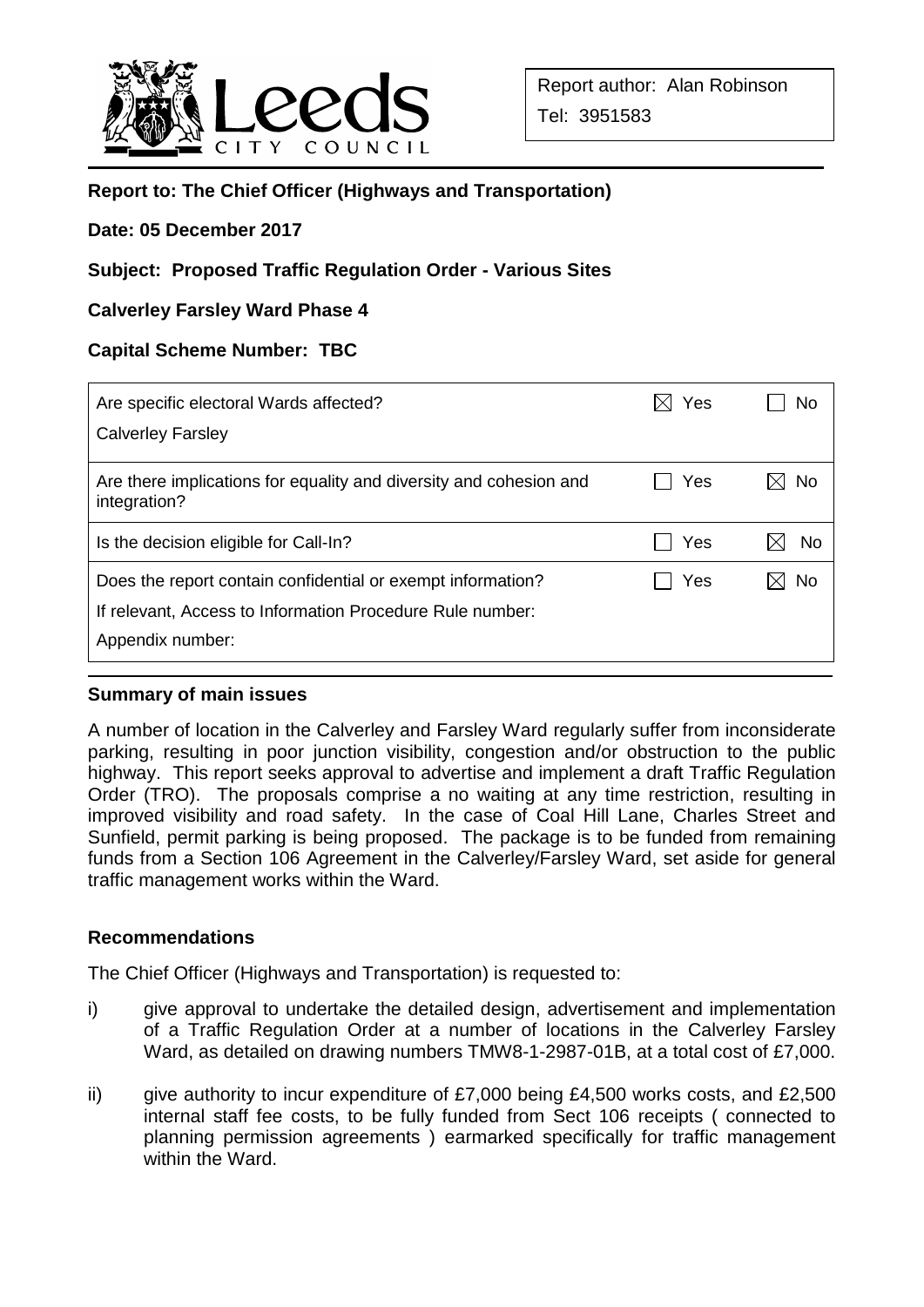iii) instruct the City Solicitor to advertise a draft Traffic Regulation Order as shown on drawing Nos TMW8-1-2987-01B, if no valid objections are received, to make, seal and implement the Order as advertised.

### **1 Purpose of this report**

1.1 The purpose of the report is to request the Chief Officer (Highways and Transportation) to give approval to design, advertise and implement a TRO as per the drawings, TMW8-1-2987-01B. It also requests the Chief Officer (Highways and Transportation) to give approval to incur expenditure of £7,000 wholly funded from remaining funds from a Sect 106 Planning Permission Agreement.

### **2 Background information**

- 2.1A number of locations have been identified by Ward Members and the general public as areas of concern, due to indiscriminate or dangerous parking, they are as follows:-
	- High Street Farsley
	- Bryan Street Farsley
	- Glenholme Road Farsley
	- Farfield Rise/Farfield Avenue
	- Sunfield Place Stanningley

In most cases these are junctions or lengths of highway where parking takes place in such a manner as to obstruct visibility or obstruct the highway or access to residential properties. In the case of Sunfield Place the medical centre access is regularly obstructed and on occasions emergency services have had difficulties accessing the premises.

- 2.2In the case of Farfield Rise, serious indiscriminate parking takes place around the junction during school drop off – pick up times.
- 2.3Three locations have also been identified where all day parking regularly takes place preventing residents from parking near or close to their homes, where it is proposed to introduce permit parking, they are as follows:-
	- Charles Street Farsley
	- Coal Hill Lane Stanningley
	- Sun Field Stanningley
- 2.2Residents of Coal Hill Lane are experiencing problems with long stay on street parking associated with traffic that has migrated from further along the road, following the introduction of restrictions in the vicinity of a new Gym development.
- 2.3Charles Street only has 4 residential properties but is situated at the end of the access road to the Charles St public car park; once full overspill parking takes place on the street preventing access for residents.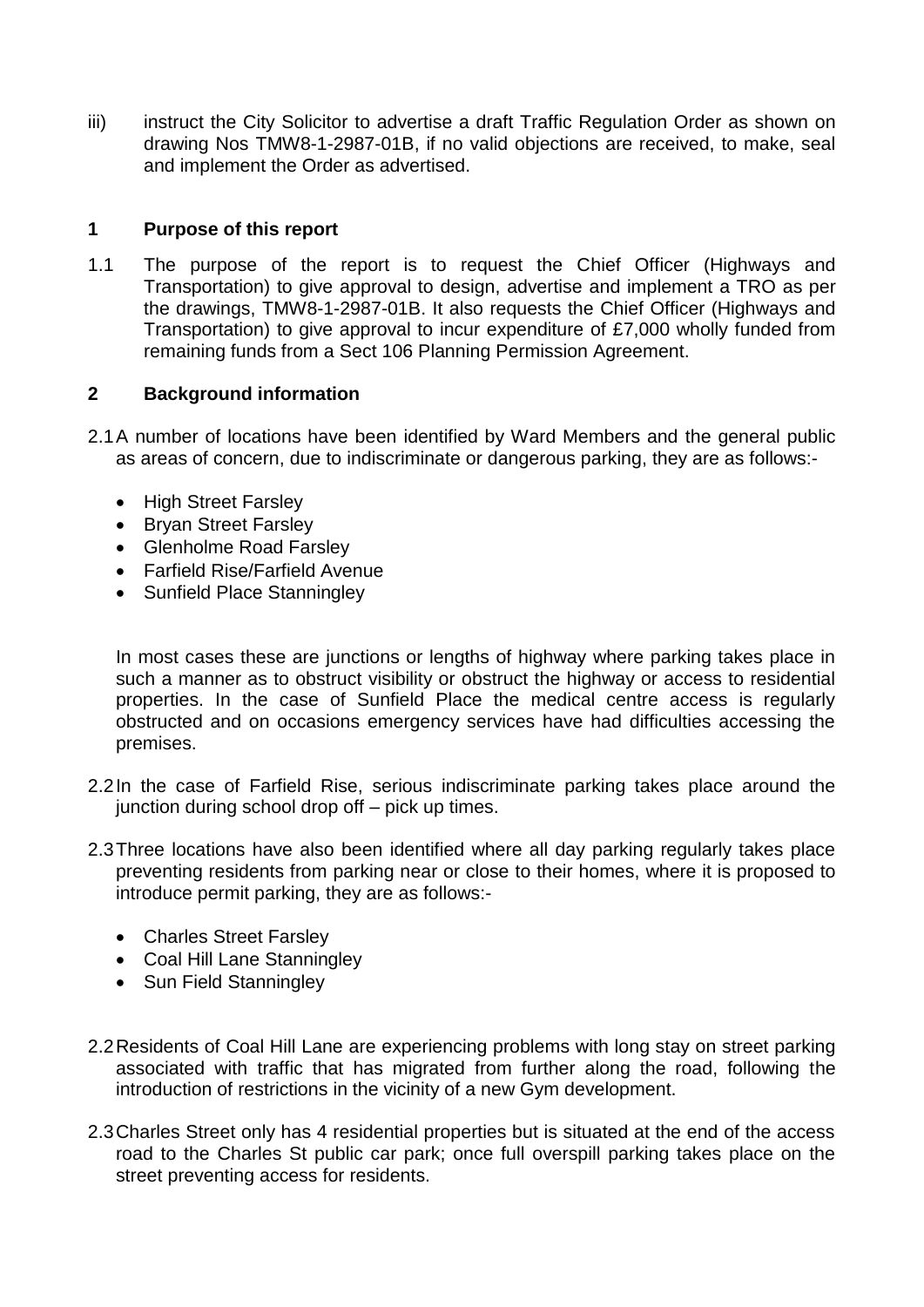- 2.4Sun Field already has short lengths of permit parking that were introduced some 10 years ago, since that time parking on those parts of the street, not covered by restrictions previously, are now being affected by long stay parking. The proposal extend the existing permit parking to the end of the street. This section of permit parking is proposed to include an element of short stay parking 1 hour no return within 1 hour.
- 2.5None of these sites has an injury accident record.

## 3 **Main issues**

## **Design Proposals and Full Scheme Description.**

3.1To address the safety concerns it is proposed to introduce no waiting "at any time" restrictions at the following locations •

- High Street Farsley
- Bryan Street Farsley
- Glenholme Road Farsley
- Farfield Rise/Farfield Avenue
- Sunfield Place Stanningley

3.2To overcome the all-day parking issues it is proposed to introduce permit parking at the following locations.

- Charles Street Farsley
- Coal Hill Lane Stanningley
- Sun Field Stanningley

These proposals are shown on the attached plan No TMW8-1-2987-01B

### **4 Corporate Considerations**

### **4.1 Consultation and Engagement**

- 4.1.1 Ward Members were consulted on 27<sup>th</sup> Sept 2017 and the proposals are supported by all three Ward Members.
- 4.1.2 Emergency Services and Metro (WYPTE) were also consulted on 27th Sept 2017 and no adverse comments have been received.
- 4.1.3 Internal consultations took place at the same time and there are no adverse comments.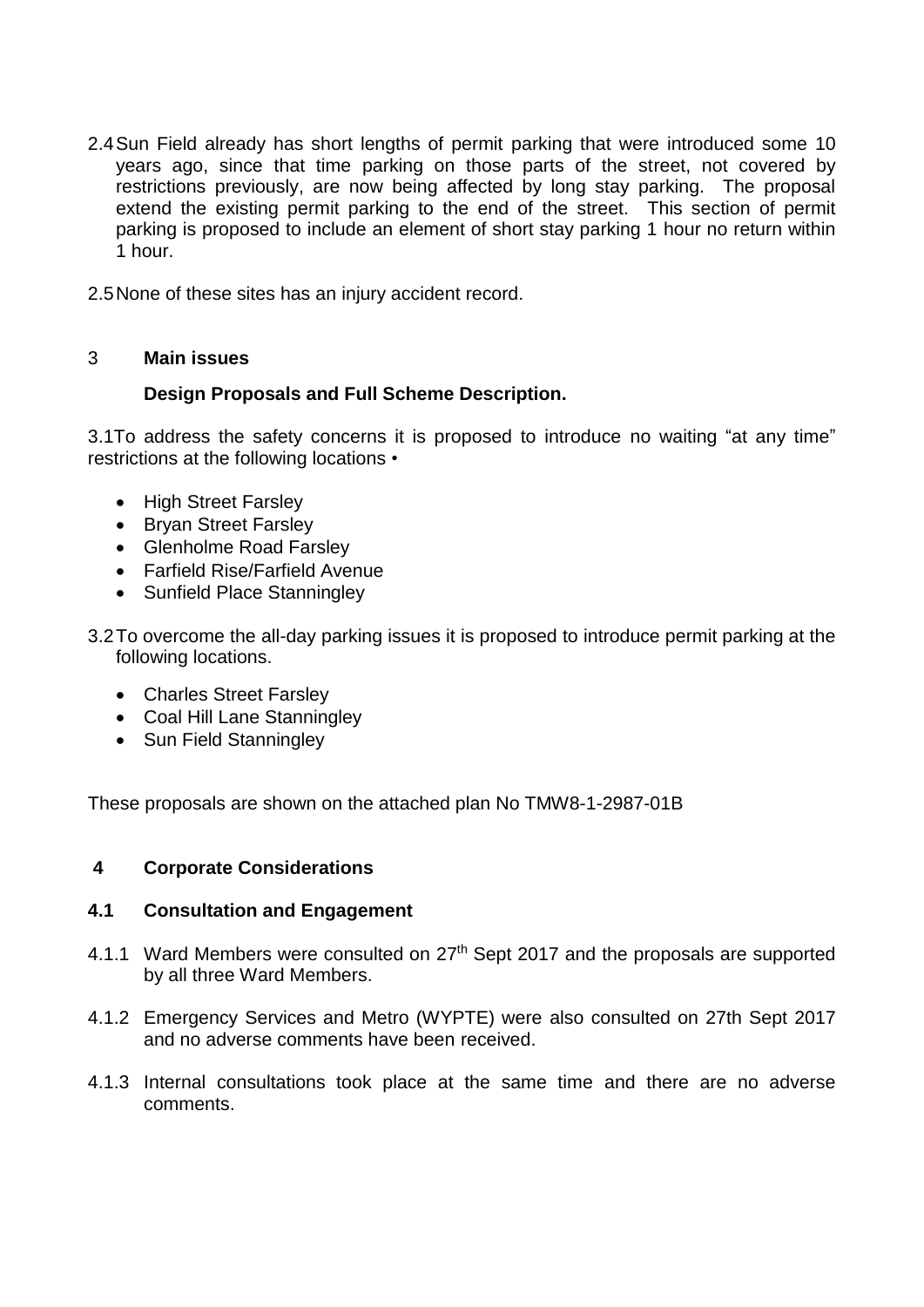- 4.1.4 Coal Hill Lane Ward members fully support the proposals for Coal Hill Lane, these are as a result of a previously introduced Order in the Calverley Ward that has resulted in parking migrating into the adjacent Ward.
- 4.1.5 The affected properties were all consulted by letter on the 12<sup>th</sup> October 2017 and no adverse comments received.
- 4.1.6 In the case of Sunfield Place, residents were consulted on the 19<sup>th</sup> October 2017 and fully support the introduction of restrictions outside the medical centre.

### 4.2 **Equality and Diversity / Cohesion and Integration**

4.2.1 An Equality, Diversity, Cohesion and Integration Screening (Appendix 1) has been undertaken and it has identified that there was no need to carry out a full impact for the proposals that are requested. The screening highlighted the following positive and negative impacts:-

Positive Impacts:

By removing indiscriminate parking it will provide clear sight lines that will provide a safer environment for pedestrians when crossing the highway especially parents with young children, the elderly and people with mobility issues

Negative Impacts:

Some may see it as a negative to remove parking through the introduction of double yellow lines, although this is mitigated by providing a safer environment for more vulnerable pedestrians.

### 4.3 **Council policies and City Priorities**

- 4.3.1 Local Transport Plan (LTP): The proposal contributes to the policies in the West Yorkshire LTP 2011-26 as follows: (18) Improve safety and security, seeking to minimise transport casualties.
- 4.3.2 Environmental Policy: The proposals contained in this report are in line with Aim 6 of the Environmental Policy to improve road safety.
- 4.3.3 Mobility: By controlling parking, access to the local amenities and residential properties will be improved, in particular pedestrian safety should be improved at the junctions.
- 4.3.4 Safety Audit: A safety audit has not been requested for this scheme, however, as part of the consultation process the Accident Studies Team was asked for their comments and no objections have been made.

#### 4.4 **Resources and value for money**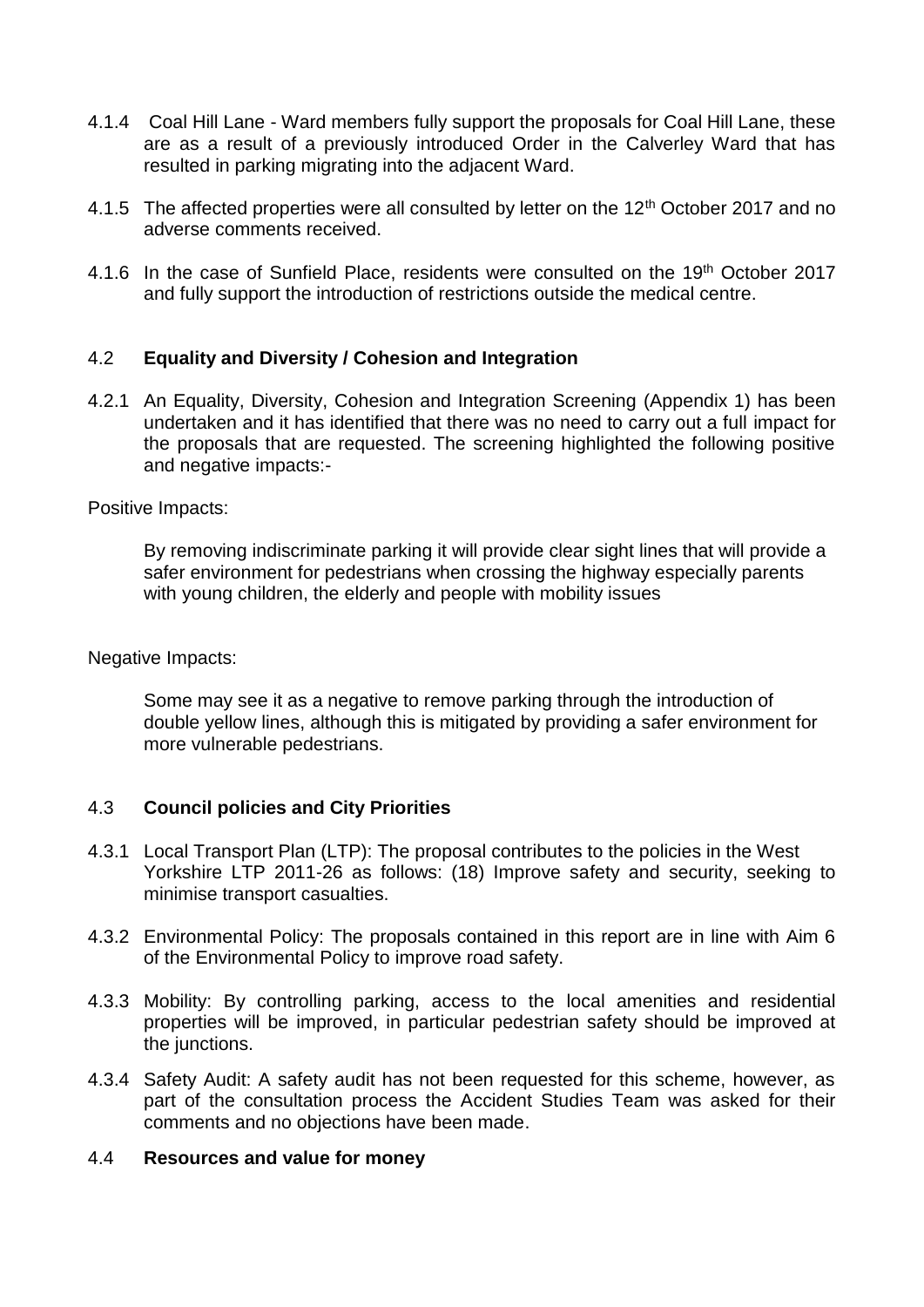- 4.4.1 The total costs are expected to be £7,000 comprising £4,500 works costs, and £2,500 internal staff fees, to be fully funded from a Sect 106 Planning Permission Agreements;
	- . Application No. 09/02707/FU Laying out of access road and erect 14 houses, new 2 storey clubhouse with changing rooms and stand, laying out of all weather pitch with floodlighting, 5 grass playing pitches, car parking areas and landscaping, Farsley Celtic A F C, Newlands, Farsley.

Available funds £9,000 (£7,000 required)

4.4.2 The scheme will be implemented by term contractors appointed by Highway Services. It is anticipated the works will be carried out in this financial year, subject to there being no objections that can't be resolved.

### 4.4.3 **Capital Funding and Cash Flow**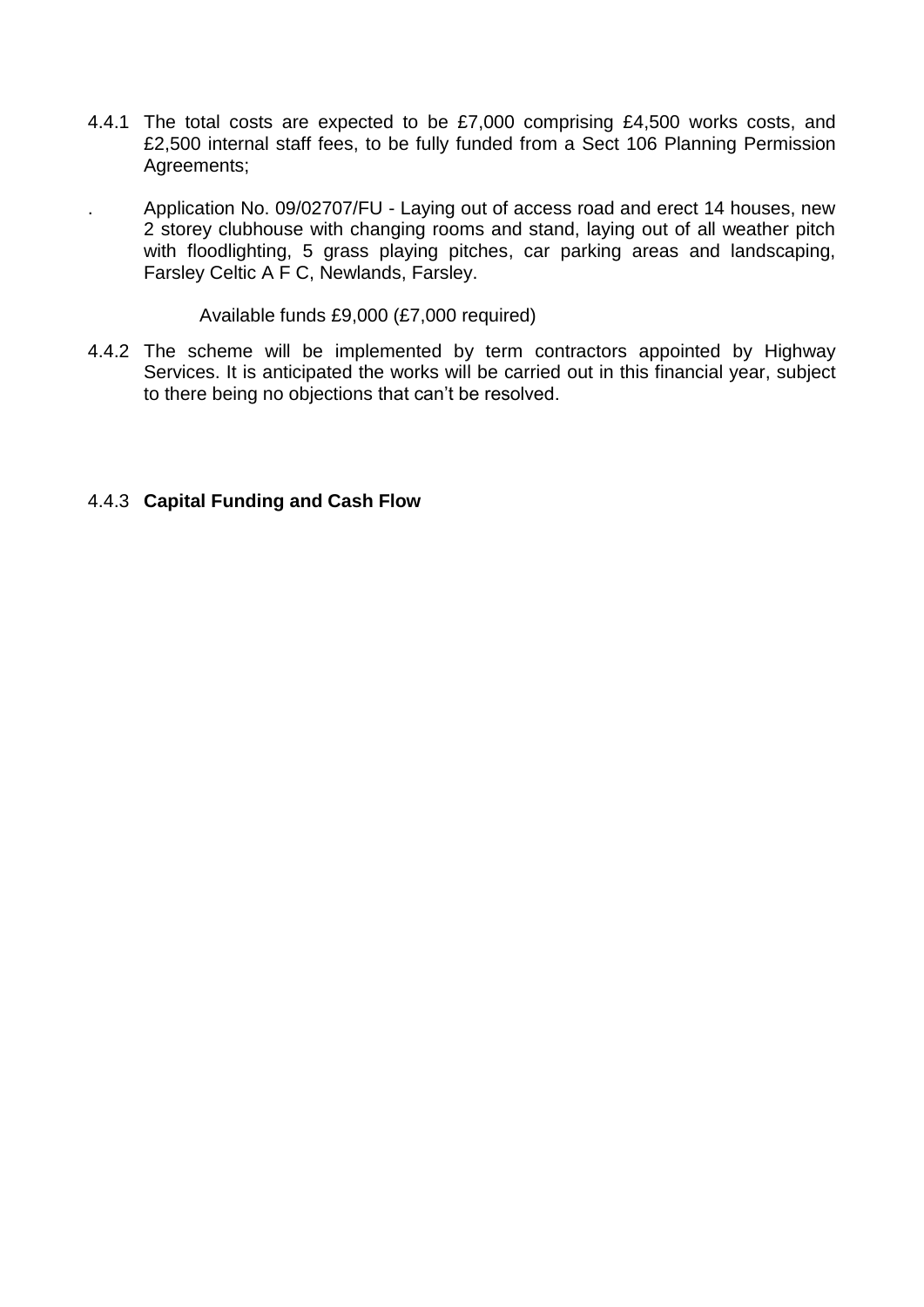| <b>Previous total Authority</b> | <b>TOTAL</b> | <b>TO MARCH</b> |         |         | <b>FORECAST</b>                 |        |        |
|---------------------------------|--------------|-----------------|---------|---------|---------------------------------|--------|--------|
| to Spend on this scheme         |              | 2016            | 2016/17 |         | 2017/18 2018/19 2019/20 2020 on |        |        |
|                                 | £000's       | £000's          | £000's  | £000's  | £000's                          | £000's | £000's |
| LAND(1)                         | 0.0          |                 |         |         |                                 |        |        |
| CONSTRUCTION (3)                | 0.0          |                 |         |         |                                 |        |        |
| FURN & EQPT (5)                 | 0.0          |                 |         |         |                                 |        |        |
| DESIGN FEES (6)                 | 0.0          |                 |         |         |                                 |        |        |
| OTHER COSTS (7)                 | 0.0          |                 |         |         |                                 |        |        |
| <b>TOTALS</b>                   | 0.0          | 0.0             | 0.0     | 0.0     | 0.0                             | 0.0    | 0.0    |
|                                 |              |                 |         |         |                                 |        |        |
| <b>Authority to Spend</b>       | <b>TOTAL</b> | <b>TO MARCH</b> |         |         | <b>FORECAST</b>                 |        |        |
| required for this Approval      |              | 2016            | 2016/17 |         | 2017/18 2018/19 2019/20 2020 on |        |        |
|                                 | £000's       | £000's          | £000's  | £000's  | £000's                          | £000's | £000's |
| LAND(1)                         | 0.0          |                 |         |         |                                 |        |        |
| CONSTRUCTION (3)                | 4.5          |                 |         | 4.5     |                                 |        |        |
| FURN & EQPT (5)                 | 0.0          |                 |         |         |                                 |        |        |
| DESIGN FEES (6)                 | 2.5          |                 |         | 2.5     |                                 |        |        |
| OTHER COSTS (7)                 | 0.0          |                 |         |         |                                 |        |        |
| <b>TOTALS</b>                   | 7.0          | 0.0             | 0.0     | 7.0     | 0.0                             | 0.0    | 0.0    |
|                                 |              |                 |         |         |                                 |        |        |
| <b>Total overall Funding</b>    | <b>TOTAL</b> | <b>TO MARCH</b> |         |         | <b>FORECAST</b>                 |        |        |
| (As per latest Capital          |              | 2016            | 2016/17 | 2017/18 | 2018/19 2019/20 2020 on         |        |        |
| Programme)                      | £000's       | £000's          | £000's  | £000's  | £000's                          | £000's | £000's |
|                                 |              |                 |         |         |                                 |        |        |
| <b>LCC Supported Borrow ing</b> | 0.0          |                 |         |         |                                 |        |        |
| <b>Revenue Contribution</b>     | 0.0          |                 |         |         |                                 |        |        |
| Capital Receipt                 | 0.0          |                 |         |         |                                 |        |        |
| <b>Insurance Receipt</b>        | 0.0          |                 |         |         |                                 |        |        |
| Lottery                         | 0.0          |                 |         |         |                                 |        |        |
| Gifts / Bequests / Trusts       | 0.0          |                 |         |         |                                 |        |        |
| European Grant                  | 0.0          |                 |         |         |                                 |        |        |
| <b>Health Authority</b>         | 0.0          |                 |         |         |                                 |        |        |
| School Fundraising              | 0.0          |                 |         |         |                                 |        |        |
| <b>Private Sector</b>           | 0.0          |                 |         |         |                                 |        |        |
| Section 106 / 278               | 7.0          |                 |         | 7.0     |                                 |        |        |
| Government Grant                | 0.0          |                 |         |         |                                 |        |        |
| SCE(C)                          | 0.0          |                 |         |         |                                 |        |        |
| SCE(R)                          | 0.0          |                 |         |         |                                 |        |        |
| Departmental USB                |              |                 |         |         |                                 |        |        |
|                                 | 0.0          |                 |         |         |                                 |        |        |
| Corporate USB                   | 0.0          |                 |         |         |                                 |        |        |
| Any Other Income (Specify)      | 0.0          |                 |         |         |                                 |        |        |
|                                 |              |                 |         |         |                                 |        |        |
| <b>Total Funding</b>            | 7.0          | 0.0             | 0.0     | 7.0     | 0.0                             | 0.0    | 0.0    |
| <b>Balance / Shortfall =</b>    | 0.0          | 0.0             | 0.0     | 0.0     | 0.0                             | 0.0    | 0.0    |

# 4.5 **Legal Implications, Access to Information and Call In**

4.5.1 The scheme is not eligible for a call in; it falls below the relevant thresholds.

# 4.6 **Risk Management**

4.6.1 There are no risk issues over and above those expected when working within the public highway.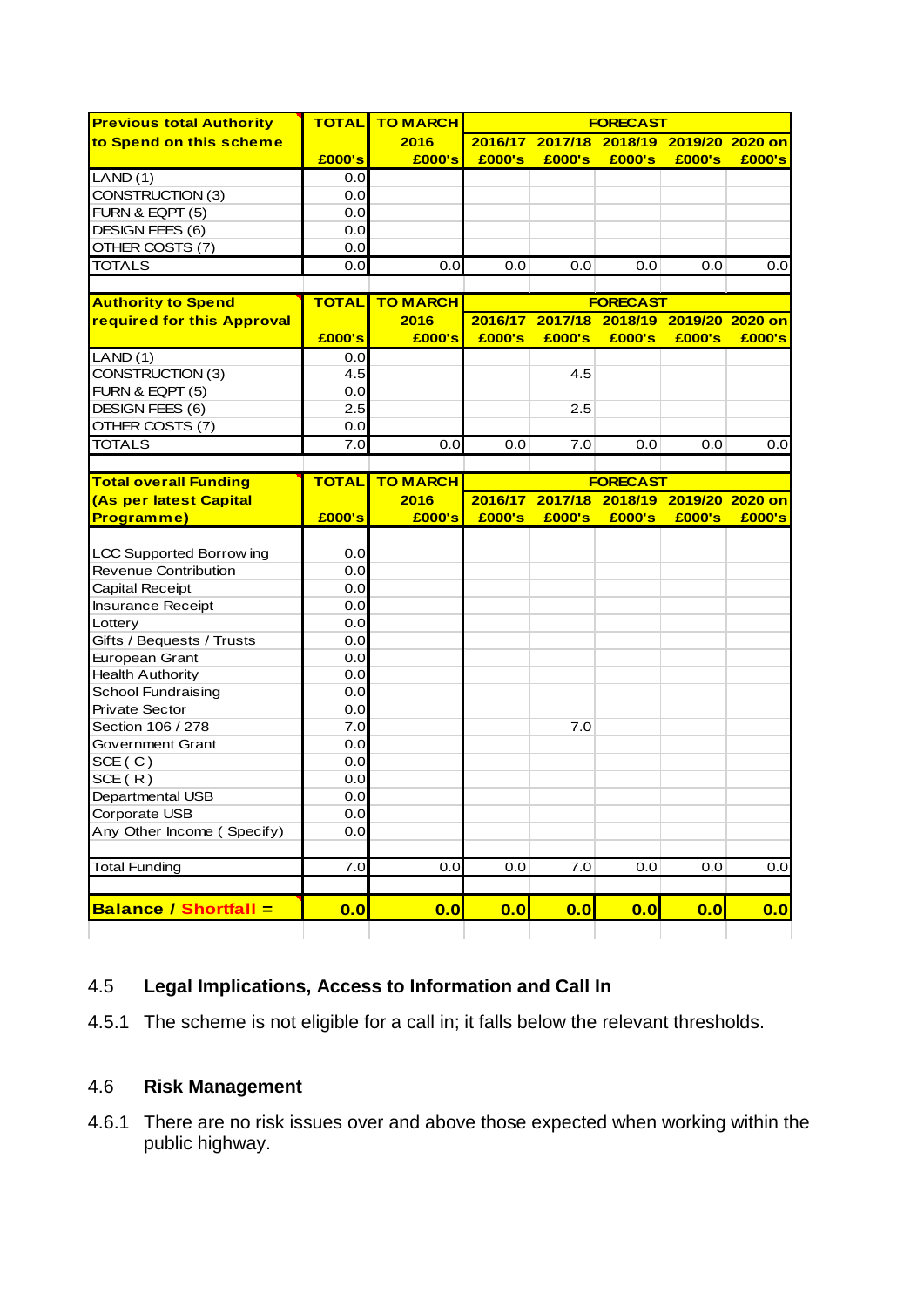# **5 Conclusions**

- 5.1 Providing No Waiting "At Any Time" restrictions at these sites will improve visibility and access at locations identified by the public and Ward Members as being problematic; provision of Resident Permit Parking will prevent problems with all day parking associated with other businesses.
- 5.2 Combining these sites into one Order allows for reduced legal and advertising costs.

# **6 Recommendation**

**6.1** The Chief Officer (Highways and Transportation) is requested to:

i) give approval to undertake the detailed design, advertisement and implementation of a Traffic Regulation Order at a number of locations in the Calverley Farsley Ward, as detailed on drawing numbers TMW8-1-2987-01B, at a total cost of £7,000.

ii) give authority to incur expenditure of  $£7,000$  being  $£4,500$  works costs, and  $£2,500$ internal staff fee costs, to be fully funded from Sect 106 receipts ( connected to planning permission agreements ) earmarked specifically for traffic management within the Ward.

iii) instruct the City Solicitor to advertise a draft Traffic Regulation Order as shown on drawing Nos TMW8-1-2987-01B, if no valid objections are received, to make, seal and implement the Order as advertised.

# **6 Background documents**

6.1 Drawing showing the proposed restrictions –

TMW8-1-2987-01B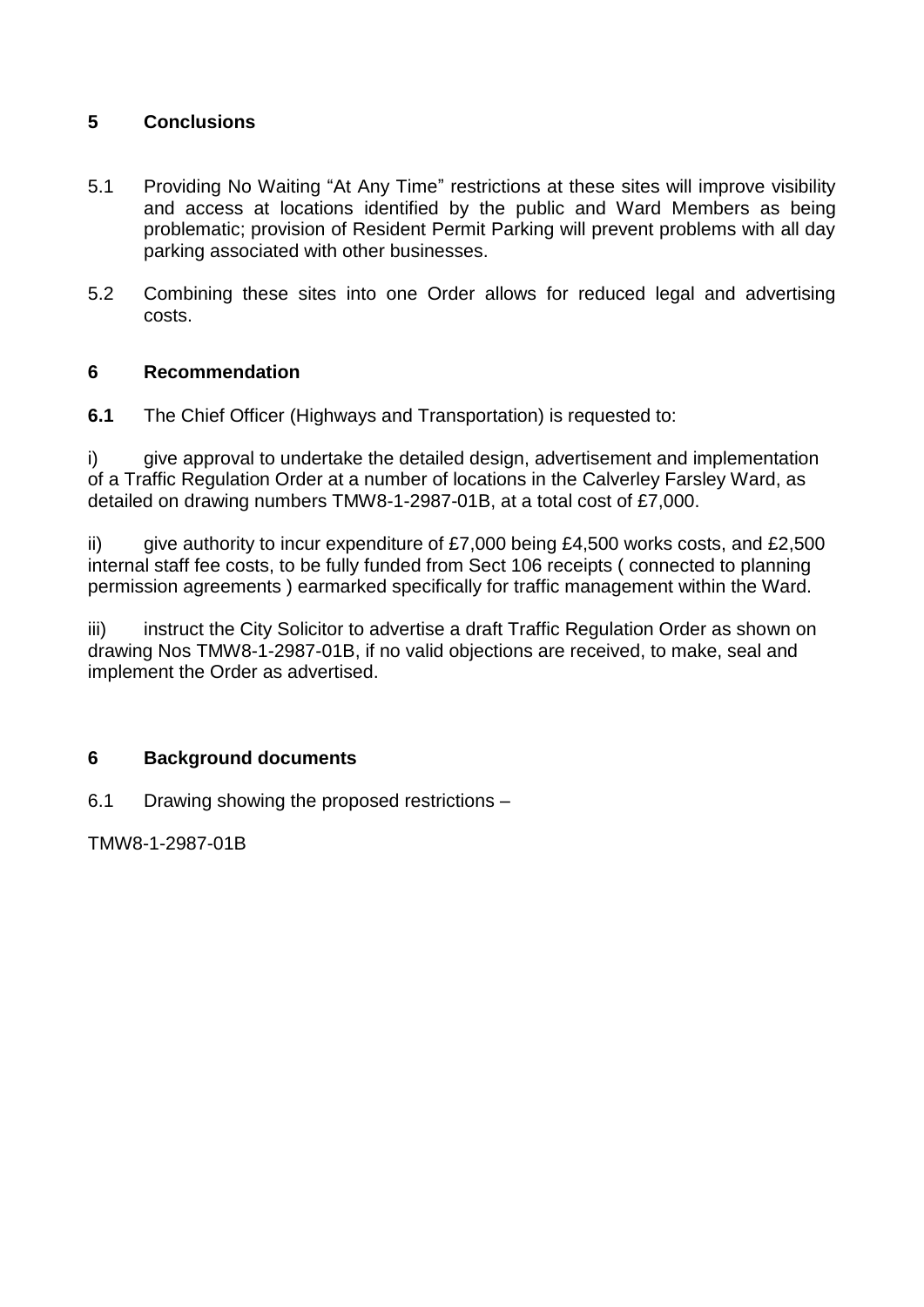

Appendix 1

Equality, Diversity, Cohesion and Integration Screening

As a public authority we need to ensure that all our strategies, policies, service and functions, both current and proposed have given proper consideration to equality, diversity, cohesion and integration.

A **screening** process can help judge relevance and provides a record of both the **process** and **decision.** Screening should be a short, sharp exercise that determines relevance for all new and revised strategies, policies, services and functions. Completed at the earliest opportunity it will help to determine:

- the relevance of proposals and decisions to equality, diversity, cohesion and integration.
- whether or not equality, diversity, cohesion and integration is being/has already been considered, and
- whether or not it is necessary to carry out an impact assessment.

| <b>Directorate: City Development</b> | Service area: Highways &<br><b>Transportation</b> |
|--------------------------------------|---------------------------------------------------|
| Lead person: Alan Robinson           | <b>Contact number: 0113 3787490</b>               |

| Phase 4                  | 1. Title: Proposed Traffic Regulation Order Various Sites in Calverley Farsley |              |
|--------------------------|--------------------------------------------------------------------------------|--------------|
| Is this a:               |                                                                                |              |
| <b>Strategy / Policy</b> | <b>Service / Function</b><br>$\mathbf{x}$                                      | <b>Other</b> |
| If other, please specify |                                                                                |              |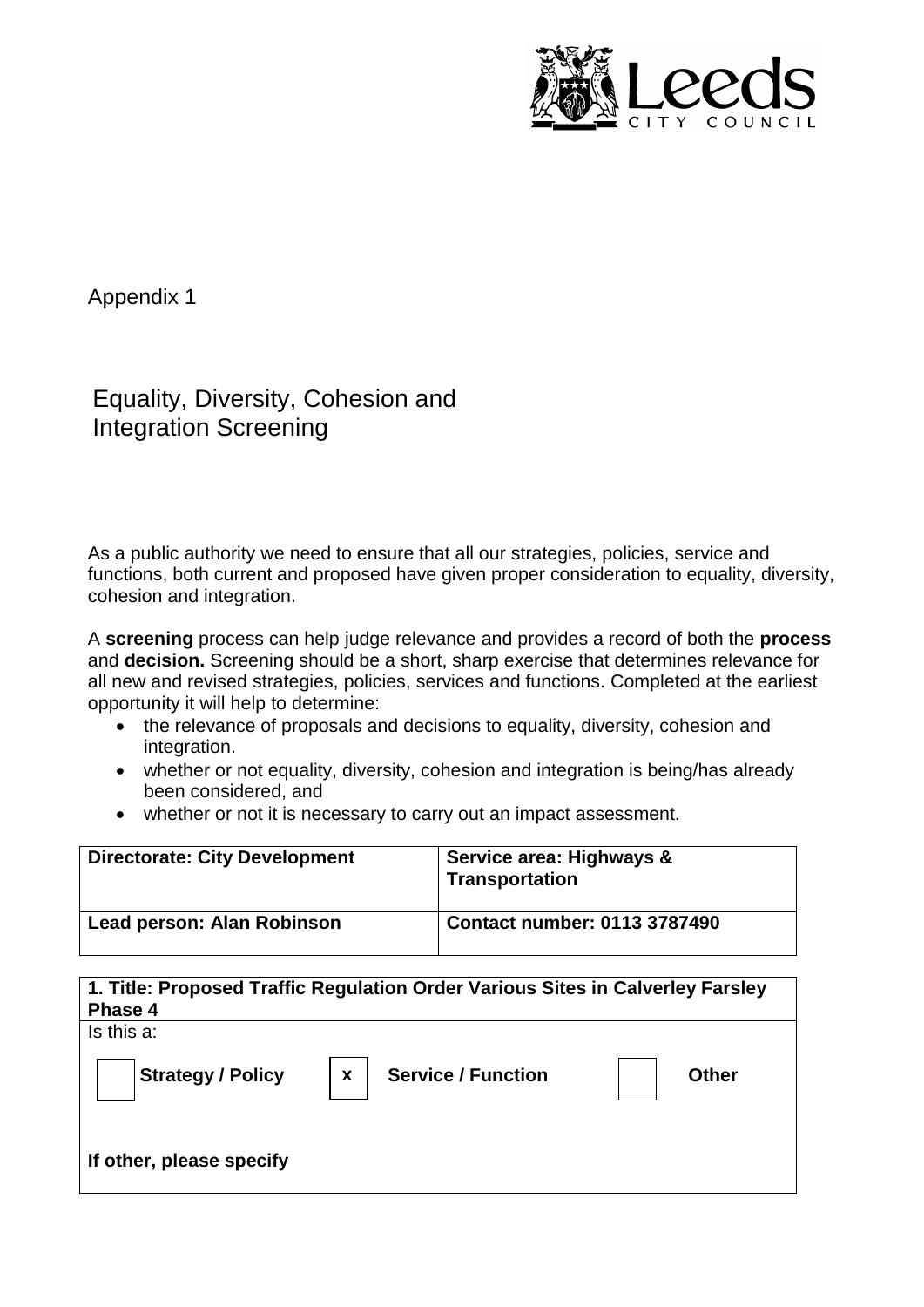# **2. Please provide a brief description of what you are screening**

The screening focuses on a report to the Highways and Transportation Board requesting authority to undertake the detailed design, advertisement and implementation of a Traffic Regulation Order in Calverely Farsley.

These locations have been identified by Ward Members because of indiscriminate or dangerous parking, causing a potential road safety hazard and obstructions to the highway.

## **3. Relevance to equality, diversity, cohesion and integration**

All the council's strategies/policies, services/functions affect service users, employees or the wider community – city wide or more local. These will also have a greater/lesser relevance to equality, diversity, cohesion and integration.

The following questions will help you to identify how relevant your proposals are.

When considering these questions think about age, carers, disability, gender reassignment, race, religion or belief, sex, sexual orientation and any other relevant characteristics (for example socio-economic status, social class, income, unemployment, residential location or family background and education or skills levels).

| <b>Questions</b>                                                     | <b>Yes</b> | <b>No</b> |
|----------------------------------------------------------------------|------------|-----------|
| Is there an existing or likely differential impact for the different | X          |           |
| equality characteristics?                                            |            |           |
| Have there been or likely to be any public concerns about the        |            |           |
| policy or proposal?                                                  |            |           |
| Could the proposal affect how our services, commissioning or         |            | X         |
| procurement activities are organised, provided, located and by       |            |           |
| whom?                                                                |            |           |
| Could the proposal affect our workforce or employment                |            | x         |
| practices?                                                           |            |           |
| Does the proposal involve or will it have an impact on               |            | x         |
| Eliminating unlawful discrimination, victimisation and<br>$\bullet$  |            |           |
| harassment                                                           |            |           |
| Advancing equality of opportunity<br>$\bullet$                       |            |           |
| Fostering good relations                                             |            |           |

If you have answered **no** to the questions above please complete **sections 6 and 7**

If you have answered **yes** to any of the above and;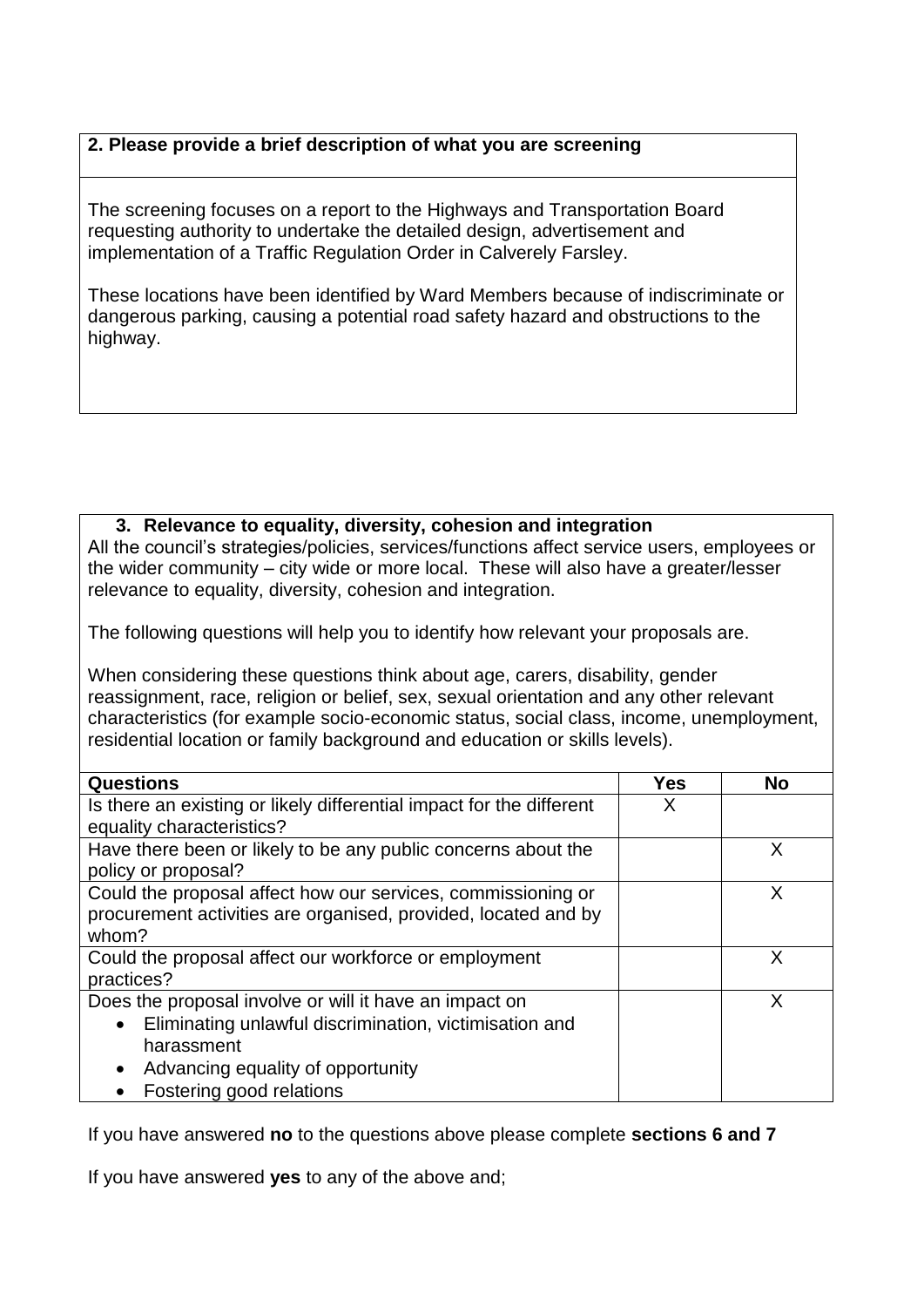- Believe you have already considered the impact on equality, diversity, cohesion and integration within your proposal please go to **section 4.**
- Are not already considering the impact on equality, diversity, cohesion and integration within your proposal please go to **section 5.**

# **4. Considering the impact on equality, diversity, cohesion and integration**

If you can demonstrate you have considered how your proposals impact on equality, diversity, cohesion and integration you have carried out an impact assessment.

Please provide specific details for all three areas below (use the prompts for guidance).

 **How have you considered equality, diversity, cohesion and integration?** (**think about** the scope of the proposal, who is likely to be affected, equality related information, gaps in information and plans to address, consultation and engagement activities (taken place or planned) with those likely to be affected)

The Emergency Services, Metro and Ward Members have been consulted. All have either responded positively or have not replied.

 **Key findings** (think about any potential positive and negative impact on different equality characteristics, potential to promote strong and positive relationships between groups, potential to bring groups/communities into increased contact with each other, perception that the proposal could benefit one group at the expense of another)

Positive Impacts:

By removing indiscriminate parking it will provide clear sight lines that will provide a safer environment for pedestrians when crossing the highway especially parents with young children, the elderly and people with mobility issues

Negative Impacts:

Some may see it as a negative to remove parking through the introduction of double yellow lines, although this is mitigated by providing a safer environment for more vulnerable pedestrians. However, this is not an issue for blue badge holders.

# **Actions**

(think about how you will promote positive impact and remove/ reduce negative impact)

**N/A**